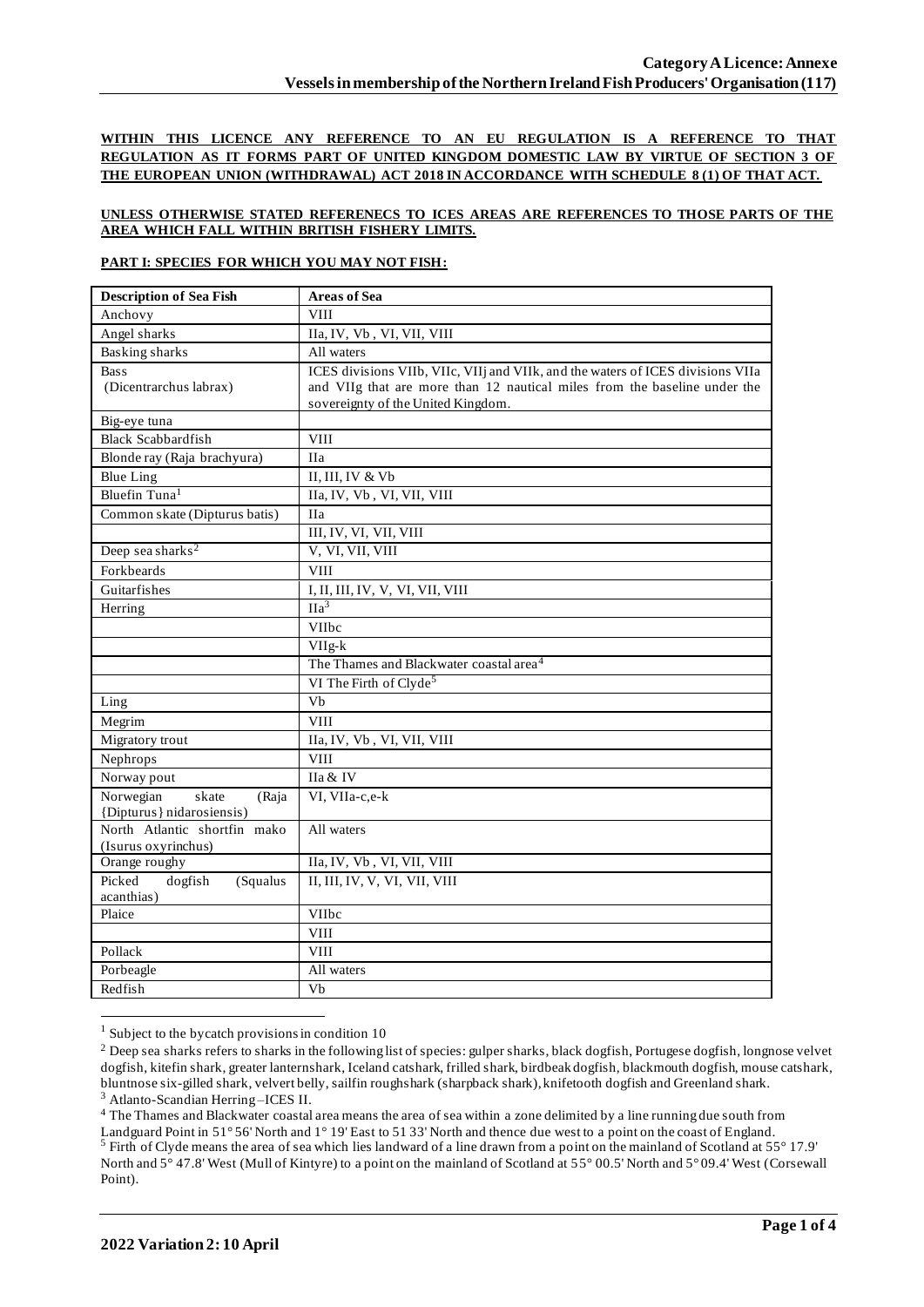## **Category ALicence: Annexe Vessels in membership of the Northern Ireland Fish Producers' Organisation (117)**

| Roundnose Grenadier                                    | III                                          |  |
|--------------------------------------------------------|----------------------------------------------|--|
| Salmon                                                 | IIa, IV, Vb, VI, VII, VIII                   |  |
| Sandeels                                               | Scottish Inshore Waters <sup>6</sup>         |  |
| <b>Skates and Rays</b>                                 | <b>VIII</b>                                  |  |
| Small-eyed<br>(Raja<br>ray<br>microocellata)           | IIa, IV, VIa, VIb, VIIa-c, VIIe and VIIh-k   |  |
| lanternshark<br><b>Smooth</b><br>(Etmopterus pusillus) | IIa, IV                                      |  |
|                                                        | I, V, VI, VII, VIII                          |  |
| Sole                                                   | <b>VIIbc</b>                                 |  |
|                                                        | <b>VIII</b>                                  |  |
| Starry Ray (Amblyraja radiata)                         | IIa, IIIa, IV, VIId                          |  |
| Thornback ray (Raja clavata)                           | <b>IIIa</b>                                  |  |
| Tope shark (Galeorhinus galeus)                        | When taken with longlines in IIa, IV; and in |  |
|                                                        | I, V, VI, VII, VIII                          |  |
| Undulate Ray (Raja undulata)                           | VI                                           |  |
| White sharks                                           | IIa, IV, Vb, VI, VII, VIII                   |  |
| White Skate (Rostroraja alba)                          | VI, VII, VIII                                |  |
| Whiting                                                | <b>VIII</b>                                  |  |

# **SPECIES FOR WHICH YOU MAY NOT FISH CONTINUED**

| <b>SPECIES</b>       | <b>SEA AREAS</b>                                                              |
|----------------------|-------------------------------------------------------------------------------|
| Greater Silver Smelt | <b>IIa</b>                                                                    |
|                      | IV                                                                            |
|                      | Vb, VI, VII                                                                   |
| Plaice               | <b>VIIfg</b>                                                                  |
|                      | VIIh, j, k                                                                    |
| Skates & Rays        | VIId                                                                          |
| Sole                 | <b>VIIfg</b>                                                                  |
| Mackerel             | IVa Flexibility box <sup>7</sup> (Seasonal closure 15th February – 31st July) |

## **PART II: QUOTA LIMITATIONS OF TAC STOCKS**

#### **LICENCE HOLDERS ARE REMINDED THAT QUOTA LIMITS ARE IN LIVE WEIGHT.**

For the conversion factors that apply see the bottom of this Annexe.

| <b>TAC SPECIES</b>   | <b>SEA AREA</b> | OUOT <u>A LIMIT/ MONTH</u><br><b>(UNLESS OTHERWISE</b><br><b>STATED</b> ) |
|----------------------|-----------------|---------------------------------------------------------------------------|
| Greater Silver Smelt | IIa, IV         | 0.1 tonnes per trip                                                       |
| Ling                 | Пa              | 0.1 tonnes per trip                                                       |
| Tusk                 | Пa              | 0.1 tonnes per trip                                                       |

<sup>&</sup>lt;sup>6</sup> "Scottish inshore waters" means the sea adjacent to the coast of Scotland and to the landward of a limit of 6 nautical miles from the baseline from which the territorial sea is measured, up to the mean high water mark of ordinary spring tides.

 $^7$  Mackerel caught in ICES Division IVa in the periods between 1 August and 15 February shall be recorded against the Western mackerel quota. All other catches of mackerel in ICES Division IVa shall be recorded against the North Sea mackerel quota and shall be subject to any quota limitations set out at **Part II** of this **Annex**.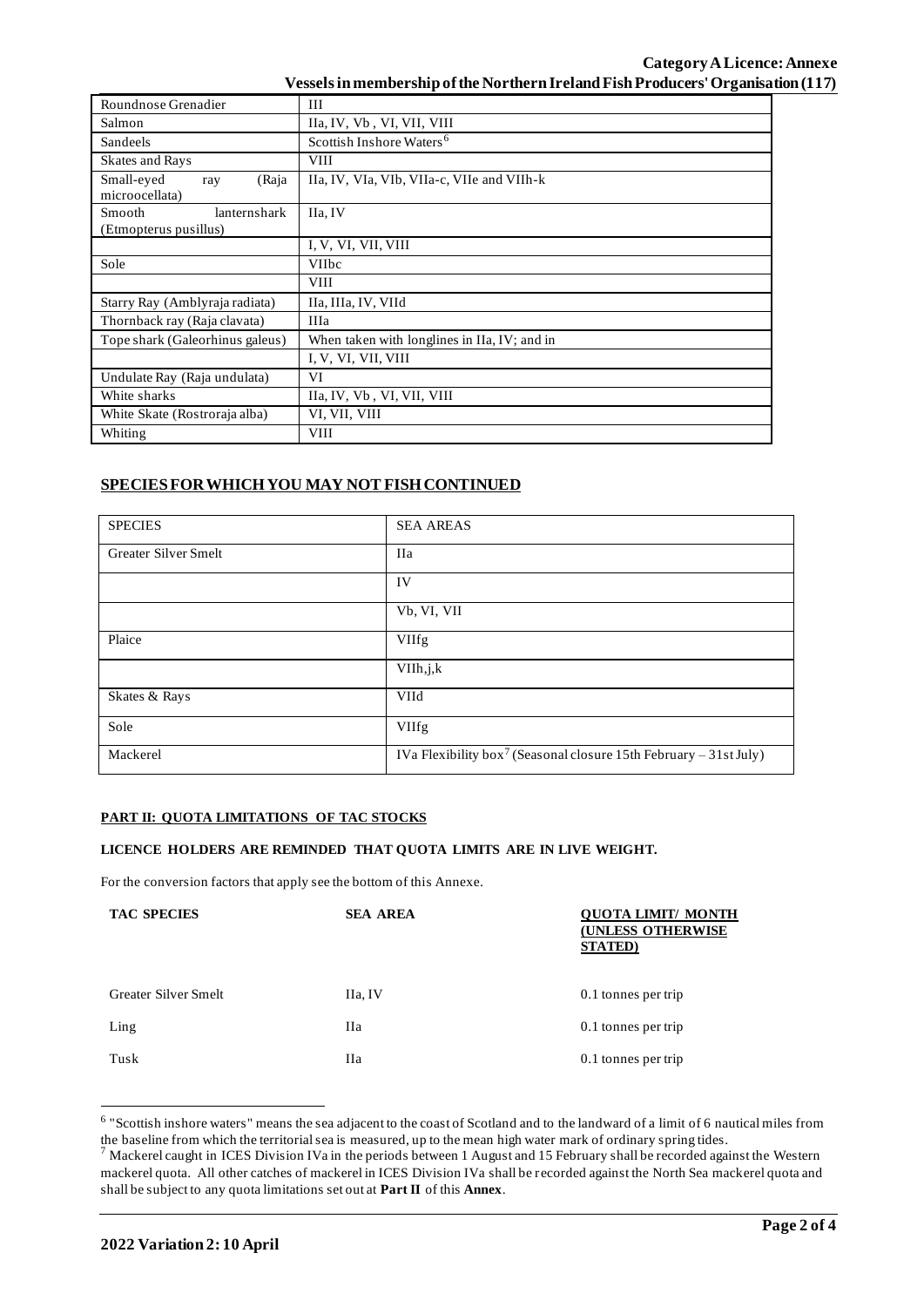|                                     |                       | Category A Licence: Annexe<br>Vessels in membership of the Northern Ireland Fish Producers' Organisation (117) |
|-------------------------------------|-----------------------|----------------------------------------------------------------------------------------------------------------|
| Blue Ling                           | IIa & IV              | 0.1 tonnes per trip                                                                                            |
| Small-eyed ray (Raja microocellata) | $VIIf-g$              | 1.5 tonnes                                                                                                     |
|                                     |                       |                                                                                                                |
| <b>DEEP-SEA SPECIES</b>             | <b>SEA AREA</b>       |                                                                                                                |
| Alfonsinos                          | IV, Vb, VI, VII, VIII |                                                                                                                |
| Black scabbardfish                  | IIa, IV, Vb, VI, VII  |                                                                                                                |
| Forkbeards                          | IIa, IV, Vb, VI, VII  |                                                                                                                |
| Red seabream                        | VI, VII, VIII         |                                                                                                                |

A quota limitation of **100kgs per fishing trip** will apply, either singly or collectively, to the above deep-sea stocks in the sea areas described.

| Live weight shall be calculated by multiplying landed weight by the conversion factors set out below. |
|-------------------------------------------------------------------------------------------------------|
|-------------------------------------------------------------------------------------------------------|

Roundnose grenadier IIa, IV, Vb, VI, VII

| <b>Species</b>              | Code       | Gutted | Gutted $&$<br>Headed | Fillets | Parts             |
|-----------------------------|------------|--------|----------------------|---------|-------------------|
| Anglerfish                  | ANF        | 1.22   | 3.0                  |         | $3.0^{8}$         |
| <b>Bass</b>                 | <b>BSE</b> | 1.125  |                      | 2.7     |                   |
| <b>Blue Whiting</b>         | <b>WHB</b> | 1.15   |                      |         |                   |
| <b>Brill</b>                | <b>BLL</b> | 1.09   | 2.7                  |         |                   |
| $\mathrm{Cod}$              | $\rm COD$  | 1.17   | 1.7                  | 2.6     | $1.38^{9}$        |
| Conger Eel                  | <b>COE</b> | 1.125  |                      | 2.7     |                   |
| Common Dab                  | <b>DAB</b> | 1.11   | 1.39                 |         |                   |
| Common Sole                 | <b>SOL</b> | 1.04   |                      | 2.5     |                   |
| Flounder                    | <b>FLE</b> | 1.08   |                      | 2.7     | $1.39^{10}$       |
| Greenland Halibut GHL       |            | 1.08   |                      |         |                   |
| Halibut                     | <b>HAL</b> | 1.08   |                      | 2.7     |                   |
| Haddock                     | <b>HAD</b> | 1.17   | 1.46                 | 2.6     |                   |
| Hake                        | <b>HKE</b> | 1.11   | 1.4                  | 2.6     |                   |
| Herring                     | <b>HER</b> | 1.12   | 1.19                 |         |                   |
| Horse Mackerel              | <b>JAX</b> | 1.08   |                      |         |                   |
| Lemon Sole                  | <b>LEM</b> | 1.05   |                      | 2.5     |                   |
| Ling                        | <b>LIN</b> | 1.14   | 1.32                 | 2.64    | $2.8^{11}$        |
| Mackerel                    | <b>MAC</b> | 1.09   |                      |         |                   |
| Megrims                     | <b>LEZ</b> | 1.06   |                      | 2.5     |                   |
| Mullet                      | <b>MUL</b> | 1.125  |                      | 2.7     |                   |
| Nephrops                    | <b>NEP</b> |        |                      |         | $3.0^{6}$         |
| Plaice                      | <b>PLE</b> | 1.05   | 1.39                 | 2.4     |                   |
| Pollack                     | POL        | 1.17   | 1.36                 | 2.7     |                   |
| Redfish                     | <b>RED</b> | 1.19   |                      |         |                   |
| Red Mullet                  | <b>MUR</b> | 1.125  |                      | 2.7     |                   |
| Saithe                      | <b>POK</b> | 1.19   | 1.44                 | 2.9     |                   |
| Skates & Rays <sup>12</sup> |            | 1.13   |                      |         | $2.09^{13}$       |
| Picked dogfish              | <b>DGS</b> | 1.35   |                      | 2.7     | 2.52 <sup>8</sup> |
| Tope                        | GAG        | 1.125  |                      |         |                   |
| Turbot                      | <b>TUR</b> | 1.09   |                      | 2.7     |                   |
| Tusk                        | <b>USK</b> | 1.14   |                      |         |                   |
| Whiting                     | <b>WHG</b> | 1.18   | 1.41                 | 2.7     |                   |
| Witch                       | <b>WIT</b> | 1.06   |                      | 2.7     |                   |

<sup>8</sup> Tails

<sup>9</sup> Headed

<sup>10</sup> Gutted, headed and skinned

<sup>11</sup> Gutted and salted

 $12$  Species specific codes and ID guides are available from your local fisheries office

<sup>13</sup> Wings